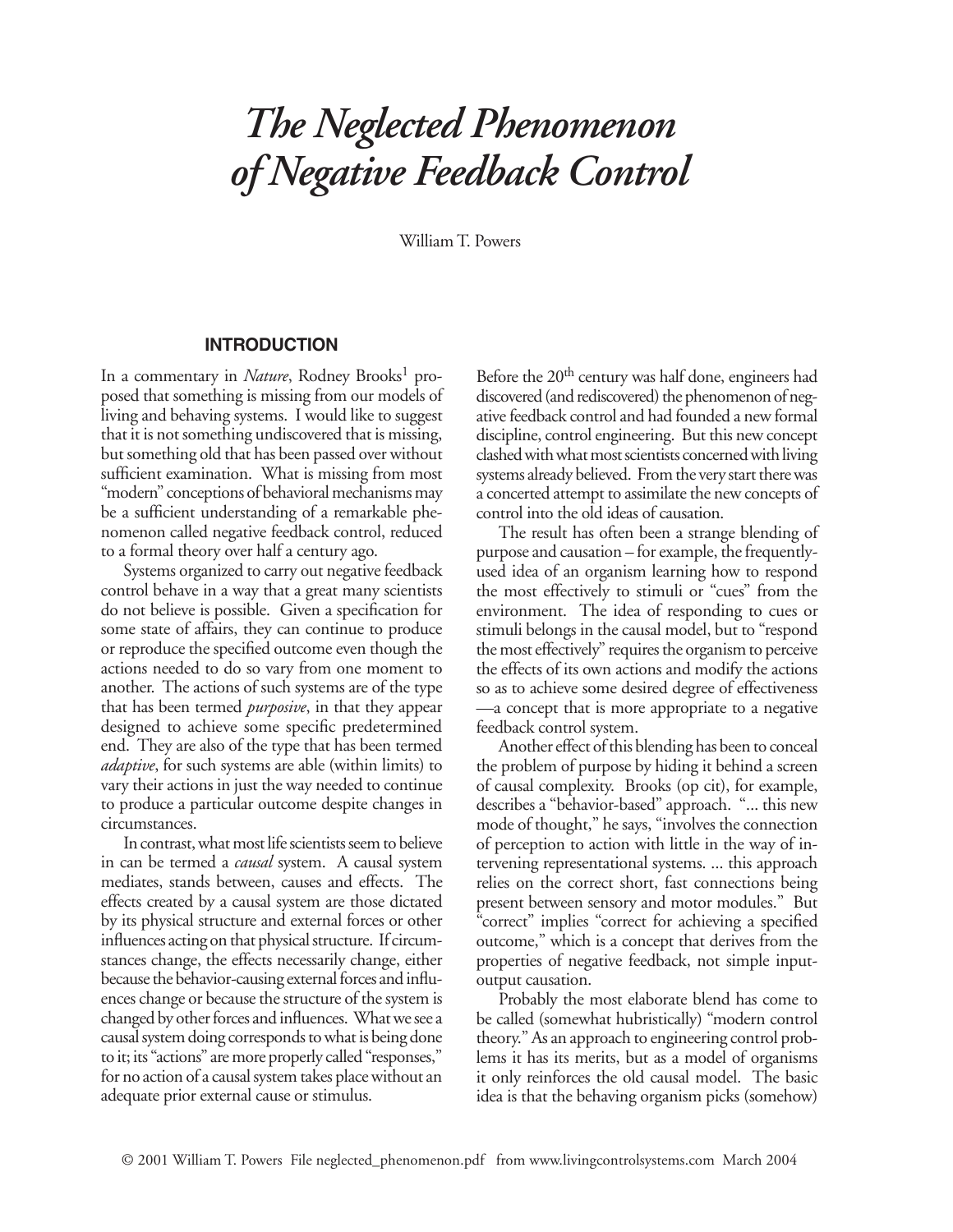an outcome of behavior that is desired, and then, computing backward through the environment and the acutators with which a control system affects its environment, deduces the quantitative commands that must be issued to create that particular outcome. Once the inverse calculations have been done and the correct commands have been formulated, the system behaves causally, since the commands are converted into actions just as in any cause-effect device. The problem of purpose is put aside by assuming that there is some desirable outcome of behavior, without spelling out what desires or intends it or, for that matter what a desire or an intention is.

These attempts to assimilate control systems into a causal model of organisms have effectively usurped the role of a pure control-system approach, delaying the introduction of negative feedback control concepts into the mainstream of science. At present, the delay amounts to fifty or sixty years, depending on whether one starts counting just before or just after World War Two. There is a backlog of unassimilated evidence from all branches of the life sciences, all the way down to cell biology, that negative feedback control is a basic principle of life processes. Let us review briefly some known systems among the many that have been and eventually will be discovered.

# **BIOCHEMISTRY-LEVEL CONTROL**

The requirements for making a biochemical negative feedback control system are not complicated. Consider Figure 1, from *The dynamic analysis of enzyme*  systems by Hayashi and Sakamoto<sup>2</sup>. The diagram

shows a biochemical system in which an enzyme catalyzes the rate of one stage of the main reaction from substrate A through X1 to X4, and in which effects of the last product in the chain are connected back to the enzyme, so that the final stage of the reaction affects a prior stage.

The labels X1 through X4 stand for concentrations of biochemicals, with the arrows indicating reactions that break down one substance to produce another, as in metabolism (not all reaction products are shown; reverse reactions also occur). The Y1 through Y3 labels represent signaling molecules that serve primarily to carry information, being present only in minute amounts. The enzyme in the middle is shown in two states, active  $(e_a)$  and inactive (ei). When most of the "allosteric" (alternate forms) enzyme molecules are in the active state, they increase the rate at which X3 is used to form X4. When the enzyme molecules are mostly inactive, the rate of the net reaction is slowed almost to zero. Since X4 is being used up all the time through the path  $k_4$ , the steady-state concentration of X4 is raised and lowered by the activation or inactivation of the enzyme molecules.

The concentration of the signaling molecule Y1 is affected by the concentration of X4. If (the concentration of) X4 increases, (the concentration of) Y1 increases, and the population of enzyme molecules moves more toward the inactive state. But that would decrease the rate of the reaction from X3 to X4 and *lower* (the concentration of) X4, the negative of the change we started with. We can drop the expressions in parentheses if we just remember that, for example, "X4" used to indicate



Fig. 1. Biochemical system with annotations suggesting functions in a standard negative feedback control system. X4 is the controlled variable. Redrawn from Hayashi and Sakamoto.<sup>2</sup>

© 2001 William T. Powers File neglected\_phenomenon.pdf from www.livingcontrolsystems.com March 2004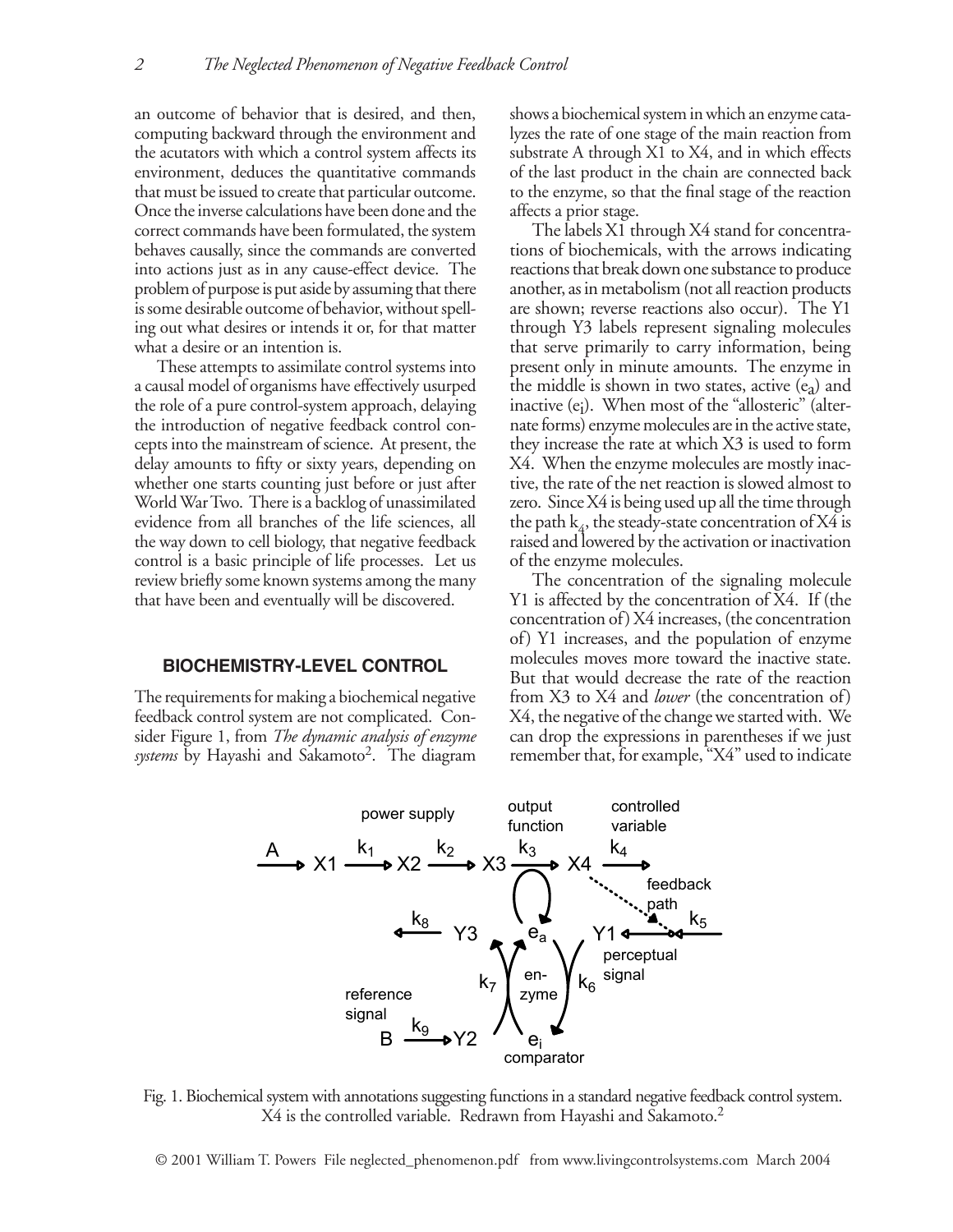a quantity always means "the concentration of X4". So if X4 increases, the immediate result is for X4 to *decrease* because of feedback effects. This is what is meant by negative feedback.

The state of the enzyme molecules is also affected by another signaling molecule, Y2. An increase in Y2 causes the enzyme population to move toward the active state, increasing the concentration of X4. When X4 increases, however, Y1 increases and progressively inactivates the enzyme. So we have Y2 increasing the enzyme activation, Y2 decreasing it, and X4 being increased by an increase in Y2 and decreased by an increase in Y1, which here is the same as X4.

This may illustrate why the operation of negative feedback control systems has not always been intuitively obvious to a person tracing out the individual relationships in the whole system one at a time. What, in fact, will this circular conglomerate of causes and effects *do* when set free to act by itself? For example, what will happen if we set Y2 to some starting concentration, wait a while, then set it to a different concentration?

The originator of a biochemical simulation program3 kindly constructed a simulation for the author in which Y2 above was set to one steady level for a period of time, and then halfway through the run was switched to a different steady level. The time scale was such that after each change, the system was allowed to come to a steady state. The result was Figure 2, in which the concentration of X4 is plotted against time.



This result could hardly be deduced from a simple causal analysis. In this simulation, Y2 begins at some high concentration and at the start of the run is switched to a value of 0.15 millimoles (mM). The scaling in the simulation is such that Y1 has the same concentration as X4, although signal-molecule concentrations would normally be only a small fraction of the concentrations of primary metabolic substances. We can see that the concentration of X4 (and Y1) first drops, then rises, then quickly settles down at a value close to 0.15 mM. The numerical record of the simulation shows that the final value is *exactly* 0.15 mM, to better than one part in a thousand.

Then, at a simulated time 20 seconds later, Y2 is switched suddenly to a concentration of 0.3 mM. After a few rapid oscillations, the concentration of X4 comes to (exactly) 0.3 mM. So, ignoring the rapid oscillations (they can be eliminated), what can we say that this biochemical system *does*?

Note that when Y2 is set to 0.15 mM, X4 is rapidly brought to a concentration of 0.15 mM, and when Y2 is set to 0.3 mM, X4 is brought quickly to that new concentration. It is reasonable to assume that there is some range over which varying the concentration of Y2, not too rapidly, will make X4 vary in precisely the same way (a control engineer might recognize this as a servomechanism). As a bonus, this system also protects X4 from disturbances of various kinds. Altering the concentration of X1 over a wide range has no significant steady-state effect on X4, even though X4 is one of the products of X1. And changing  $k_4$ , which represents a drain on X4,

also has almost no steady-state effect on X4 over a significant range of  $k_4$ . Thus a negative feedback control system can be used to set a molecular concentration involved in a main metabolic path to a specific value and keep it there in a varying environment. Clearly, to recognize these basic phenomena of negative feedback control is to open the door to some very new interpretations of what we observe.

Fig. 2. Simulation of system in Fig. 1.

© 2001 William T. Powers File neglected\_phenomenon.pdf from www.livingcontrolsystems.com March 2004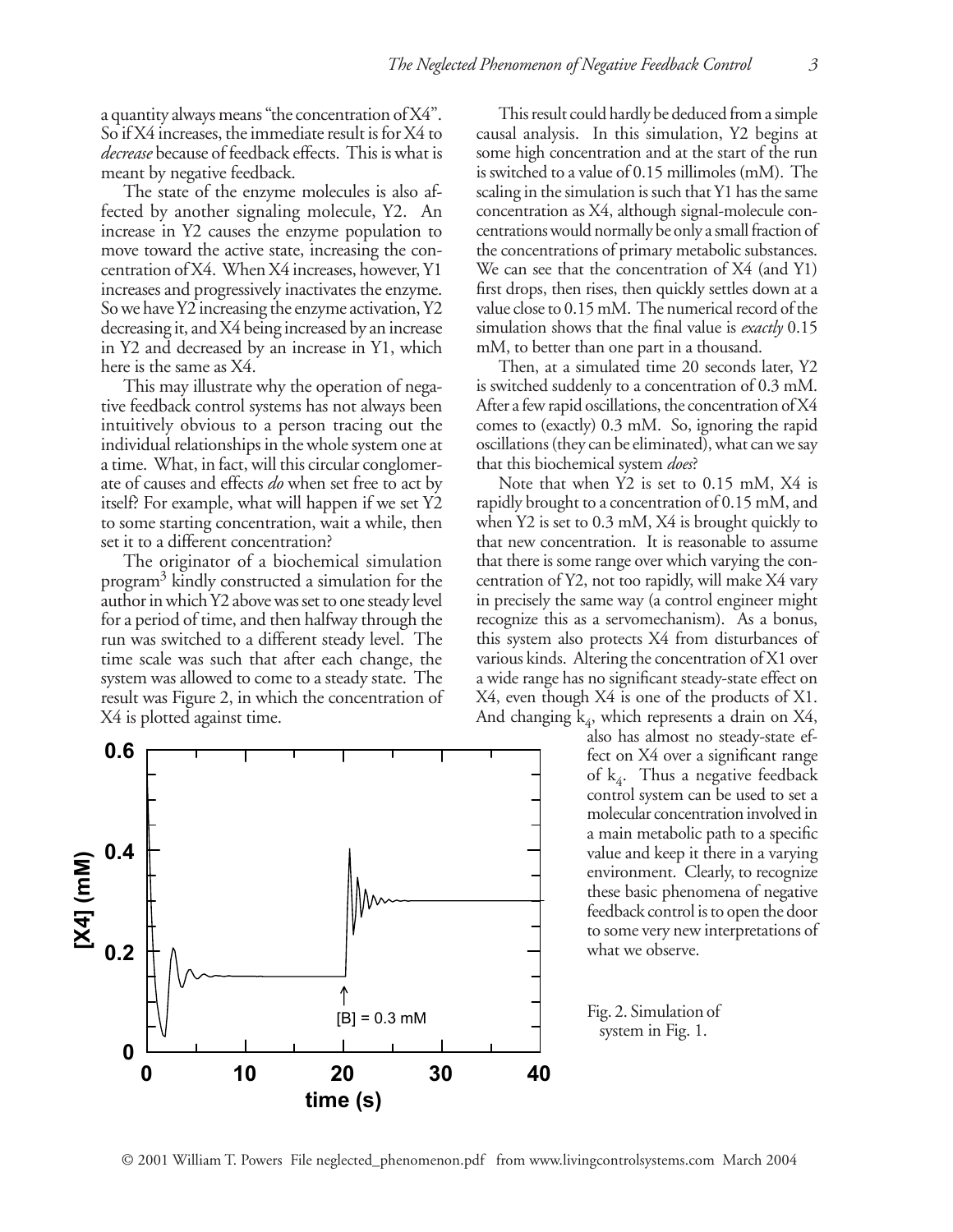# **ORGAN-LEVEL CONTROL SYSTEMS**

Walter B. Cannon, early in the 20<sup>th</sup> Century, invented the term "homeostasis," a term that has been known widely for almost three quarters of a century. Not so well known is the term "rheostasis," introduced by Nicholas Mrosovsky<sup>4</sup>. Both homeostasis and rheostasis are evidence of biochemical control systems, but now at the level of organ systems rather than detailed biochemical reaction dynamics.

One well-known homeostatic system regulates the concentration of thyroxin circulating in the bloodstream. Thyroxin comes from the thyroid gland, which is stimulated to produce it by thyroid-stimulating hormone or TSH. The higher the concentration of TSH in the bloodstream, the greater the rate at which the thyroid gland secretes thyroxin into the bloodstream.

TSH is secreted by the pituitary gland. There are two major influences on the production rate: stimulation by messenger molecules (TRH, or TSH-Releasing Hormone) produced by neural signals reaching the neural part of the pituitary, and suppression by circulating thyroxin molecules reaching the pituitary through the bloodstream (negative feedback). The homeostatic aspect of this system comes from the negative feedback loop: if something such as injecting thyroid extract tends to raise the level of circulating thyroxin, the increasing thyroxin reduces the production of TSH by the pituitary, lowering the TSH concentration and reducing the output of the thyroid gland. A decrease in thyroxin concentration has the opposite effect: more TSH and more thyroid output. The overall effect is to stabilize the level of thyroxin in the bloodstream: hence the "stasis" in "homeostasis."

Essentially every organ system in the body works this way, with various parts of the pituitary gland participating in those comprising the endocrine system. A product of an organ feeds back ultimately to inhibit its own production, with the result that its concentration is stabilized, or as physiologists say "defended," against various kinds of disturbances.

Mrosovsky's book contains a long list of homeostatic systems, but its main point is something else: the set point or defended level or reference level of the stabilized variable is, under many conditions, *itself variable*. The idea of homeostasis applies only over the short term; on a longer time scale, we find that the reference state is quite often, and maybe always, adjustable. Rheostasis, as in rheostat.

Mrosovsky discusses many examples of rheostatic systems, including the thyroxin control system. When an organism is put on a reduced diet, eventually the level of circulating thyroxin hormones drops by as much as 50% (Mrosovsky op cit, p. 88). The TSH level still varies within the normal range. Thyroxin concentration continues to be controlled at this lower level, resisting disturbances tending either to increase or decrease it. So evidently the reference level in the pituitary (set by the concentration of TRH) has been reduced, which means, presumably, that the neural signals determining it have been set to lower values by centers in the hypothalamus where those signals arise.

What would cause the reference level of a homeostatic system to vary? Mrosovsky offers a hint: some higher-order process which uses the whole homeostatic system as its effector. Since the homeostatic control loop is already controlling a variable of interest, a higher system that needs to manipulate the same variable would first have to disable the homeostatic controller if it were to act directly on that variable. Rodney Brooks' "subsumption" architecture<sup>5</sup> works this way. But the higher system can easily alter the variable simply by altering the reference signal that tells the homeostatic system the level at which to hold its controlled variable. We can see the beginnings of a *hierarchical control* architecture, in which one system acts by varying the reference signals of several lower systems. And of course they, in turn, can act the same way to use still lower-level systems such as the allosteric-enzyme biochemical control system we saw above. It is also possible for higher systems to monitor the *quality of control* achieved by lower systems, and to act by varying their parameters as well as their reference signals: adaptive control.

There are phenomena like these throughout the body's organ systems. But we move on now to still higher levels, quite possibly skipping some levels, in what is beginning to make sense as a very extensive hierarchy of control systems.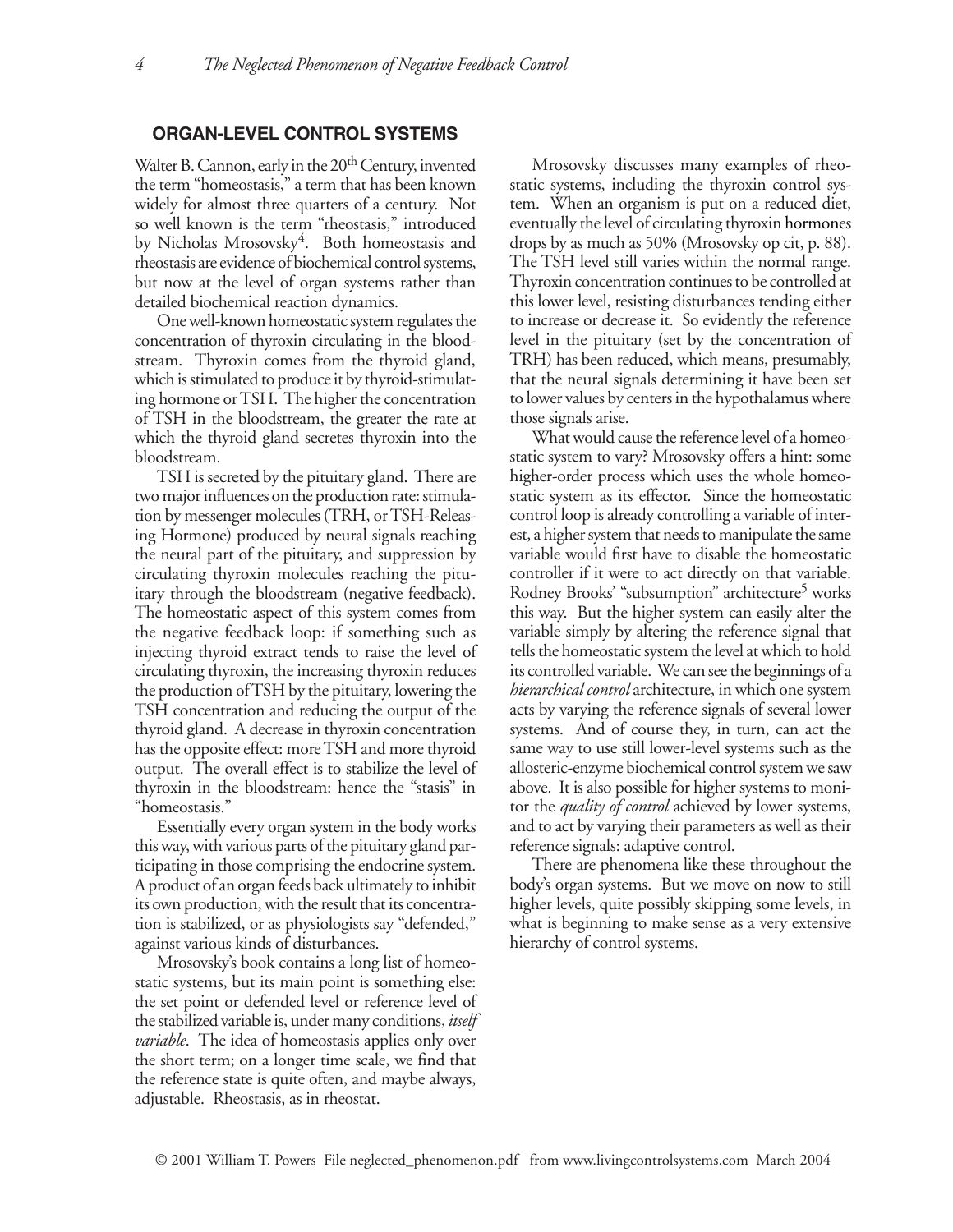# **SPINAL-LEVEL CONTROL SYSTEMS**

John Dewey, over 100 years ago, recognized that there is something peculiar about the so-called "spinal reflexes." He realized that the stimuli which seem to elicit them act on sensory nerves which also, almost instantly and indeed while the stimuli are still acting on them, are affected by the motor responses they are producing. To Dewey, it was obvious that the simple concept of stimuli causing reflexive responses was too simple. Instead, he said $\mathfrak{b}$ , we have to think of the reflex arc as a complete circle (or as control engineers later would come to say, a feedback loop).

Consider the lowliest of all spinal reflexes, the Golgi tendon reflex $\ell$ . Any force generated by muscle fibers due to signals from the spinal motor neurons excites Golgi tendon organs, which generate sensory signals. Those signals return to the spinal cord where, uniformly, they *inhibit* the same spinal motor neurons that are generating the signals that are causing the muscle to generate a force. When a steady muscle tension is being maintained, there is a continuing feedback signal and a continuing inhibition of the motor neurones. Of course something must also be exciting the motor neurons, to produce any tension to create the negative feedback signals.

Clearly, we have the same situation we have seen at the organ and the biochemical levels. The exciting signals correspond to Y2 in the biochemical control system. The inhibitory feedback signals correspond to Y1, and the muscle tension corresponds to the concentration of X4. The spinal motor neuron, affected both by the excitatory input and by the negative feedback signal, corresponds to the enzyme which is affected positively by Y2 and negatively by Y1, and in turn affects the controlled variable X4. Again, once we know what to look for we find obvious negative feedback control, the same architecture we have seen now at two lower levels.

At the spinal level there are also muscle-length and length-rate-of-change control systems, together making up the stretch control system (commonly called the stretch reflex). These systems act by altering the net excitatory signal entering the tendon-force control system, in a quasi-hierarchical manner. They are most useful when a limb is free to move, whereas the tendon system that appears hierarchically below them can regulate applied force when the limb is constrained and the muscle length control systems are ineffective (isometric operation).

### **BEHAVIOR-LEVEL CONTROL SYSTEMS**

When centers higher in the brain issue commands to the muscles, those commands appear either as alphaefferent reference signals that set reference levels for applied force, or gamma-efferent reference signals that set reference levels for muscle length or rate of change of length. No command from the brain is simply relayed to the muscles via the spinal motor neurons: the control loops are always there, strongly affecting the net signal going to the muscles. But the brain does not have to disable the spinal control systems when it needs to produce actions. Instead, it *uses* them by adjusting their reference signals. It tells the control systems not how much to contract the muscles, but what tension or what muscle length to sense. This means that any higher systems stand in hierarchical relation to the spinal control systems, using whole spinal control systems as effectors. This is quite clearly rheostasis at the level of spinal reflexes.

 This is the fourth level of negative feedback control we have examined: biochemical control, organ-level control, spinal-reflex-level control, and now what we can call behavior-level control. We have reached the higher reflexes, such as the iris reflex, the balance reflex, and others. But what we see goes much farther than that: we see control loops in which the variables being controlled are located outside the nervous system and muscles, or even in the environment. The controlled variables are now sensed in ways that involve, or can involve, complex perceptual interpretations and even consciousness. The means of controlling them consists of the entire musculature and all the motor control systems that operate the body, and what is controlled is now known to the organism simply as the world of experience. We have entered the realm where behavior is a process by which the organism uses its motor systems to control the states of perceived variables of all kinds.<sup>8, 9, 10.</sup>